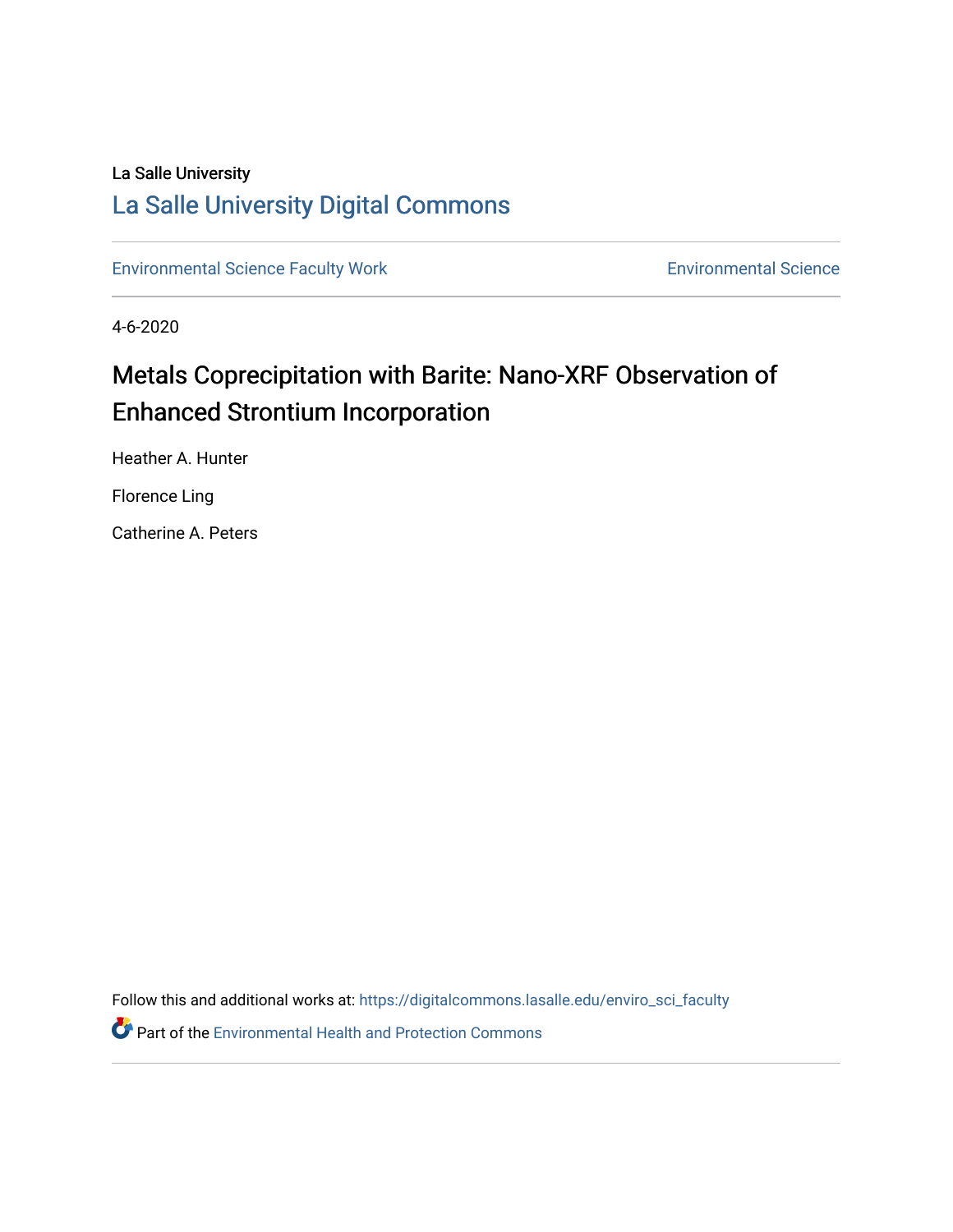### Metals Coprecipitation with Barite: Nano-XRF Observation of Enhanced Strontium Incorporation

Heather A. Hunter,<sup>†</sup> Florence T. Ling, $\frac{1}{4}$  and Catherine A. Peters<sup>\*,†</sup>

Department of Civil & Environmental Engineering, Princeton University, Princeton, New Jersey.

Received: November 11, 2019 Accepted in revised form: January 3, 2020

#### Abstract

Coprecipitation can be an effective treatment method for the removal of environmentally relevant metals from industrial wastewaters such as produced waters from the oil and gas industry. The precipitation of barite, BaSO4, through the addition of sulfate removes barium while coprecipitating strontium and other alkaline earth metals even when these are present at concentrations below their solubility limit. Among other analytical methods, X-ray fluorescence (XRF) nanospectroscopy at the Hard X-ray Nanoprobe (HXN) beamline at the National Synchrotron Light Source II (NSLS-II) was used to quantify Sr incorporation into barite. Thermodynamic modeling of (Ba,Sr)SO<sub>4</sub> solid solutions was done using solid solution—aqueous solution (SS-AS) theory. The quantitative, high-resolution nano-XRF data show clearly that the Sr content in  $(Ba, Sr)SO<sub>4</sub>$  solid solutions varies widely among particles and even within a single particle. We observed substantial Sr incorporation that is far larger than thermodynamic models predict, likely indicating the formation of metastable solid solutions. We also observed that increasing barite supersaturation of the aqueous phase led to increased Sr incorporation, as predicted by available kinetic models. These results suggest that coprecipitation offers significant potential for designing treatment systems for aqueous metals' removal in desired metastable compositions. Solution conditions may be optimized to enhance the incorporation of Sr by increasing sulfate addition such that the barite saturation index remains above  $\sim$  3 or by increasing the aqueous Sr to Ba ratio.

Keywords: barite; coprecipitation; industrial wastewater; metals; solid solution; strontium; trace elements

#### Introduction

THE RECENT EXPANSION of hydraulic fracturing in gas-<br>bearing shales has generated large volumes of flowback and produced water (FPW) containing high concentrations of the alkaline earth metals strontium, barium, and radium, as well as other metals and metalloids. These pose a risk to ecosystems and human health if these waste streams are released to the environment (Vidic *et al.*, 2013; Burton *et al.*, 2014; Jiang *et al.*, 2014; Vengosh *et al.*, 2014; Gregory and Mohan, 2015; Wang *et al.*, 2015, 2016; Lozano *et al.*, 2018; Toumari *et al.*, 2019).

Haluszczak *et al.* (2013) reported a median Ba concentration of 1,990 mg/L and a median Sr concentration of 2,330 mg/L from seven hydraulic fracturing wells in the

*\*Corresponding author:* Department of Civil & Environmental Engineering, Princeton University, Princeton, NJ 08544. *Phone:* 609-258-5645; *Fax:* 609-258-2799; *E-mail:* cap@princeton.edu {

{ *Current address:* Department of Biology, La Salle University, Holroyd Hall 043, Philadelphia, PA 19141.

Marcellus Formation. A median Ra concentration of 2,460 pCi/L was reported by Rowan *et al.* (2011) from a compilation of Marcellus Shale data. These concentrations far exceed the U.S. Environmental Protection Agency (U.S. EPA) maximum contaminant levels of 2 mg/L for Ba and 5 pCi/L for Ra as well as the nonenforceable health advisory level of 4 mg/L for Sr (U.S. EPA 2018b). Because of their toxicity and tendency to form scale that can clog pipes, wells, and downhole fractures (Hajirezaie *et al.*, 2017; Heberling *et al.*, 2017; Coll de Pasquali *et al.*, 2019), these metals must be removed before disposal or reuse (Mohammad-Pajooh *et al.*, 2018).

While treatment strategies such as ion exchange, osmosis, filtration, and electrodialysis can be effective for removing Sr, Ba, and Ra, chemical precipitation is the simplest method to implement and often the most cost effective (Ahmadun *et al.*, 2009; Fu and Wang, 2011; Zhang *et al.*, 2014; Bi *et al.*, 2016; U.S EPA, 2018a).

More broadly, coprecipitation is a simple, inexpensive, and effective method for the removal of a variety of radionuclides, metals, and metalloids from contaminated waters. In a coprecipitation reaction, similarities in charge, size, and

Member of AEESP.

<sup>©</sup> Heather A. Hunter *et al.* 2020; Published by Mary Ann Liebert, Inc. This Open Access article is distributed under the terms of the Creative Commons License [\(http://creativecommons.org/licenses/by/4.0\)](http://creativecommons.org/licenses/by/4.0), which permits unrestricted use, distribution, and reproduction in any medium, provided the original work is properly cited.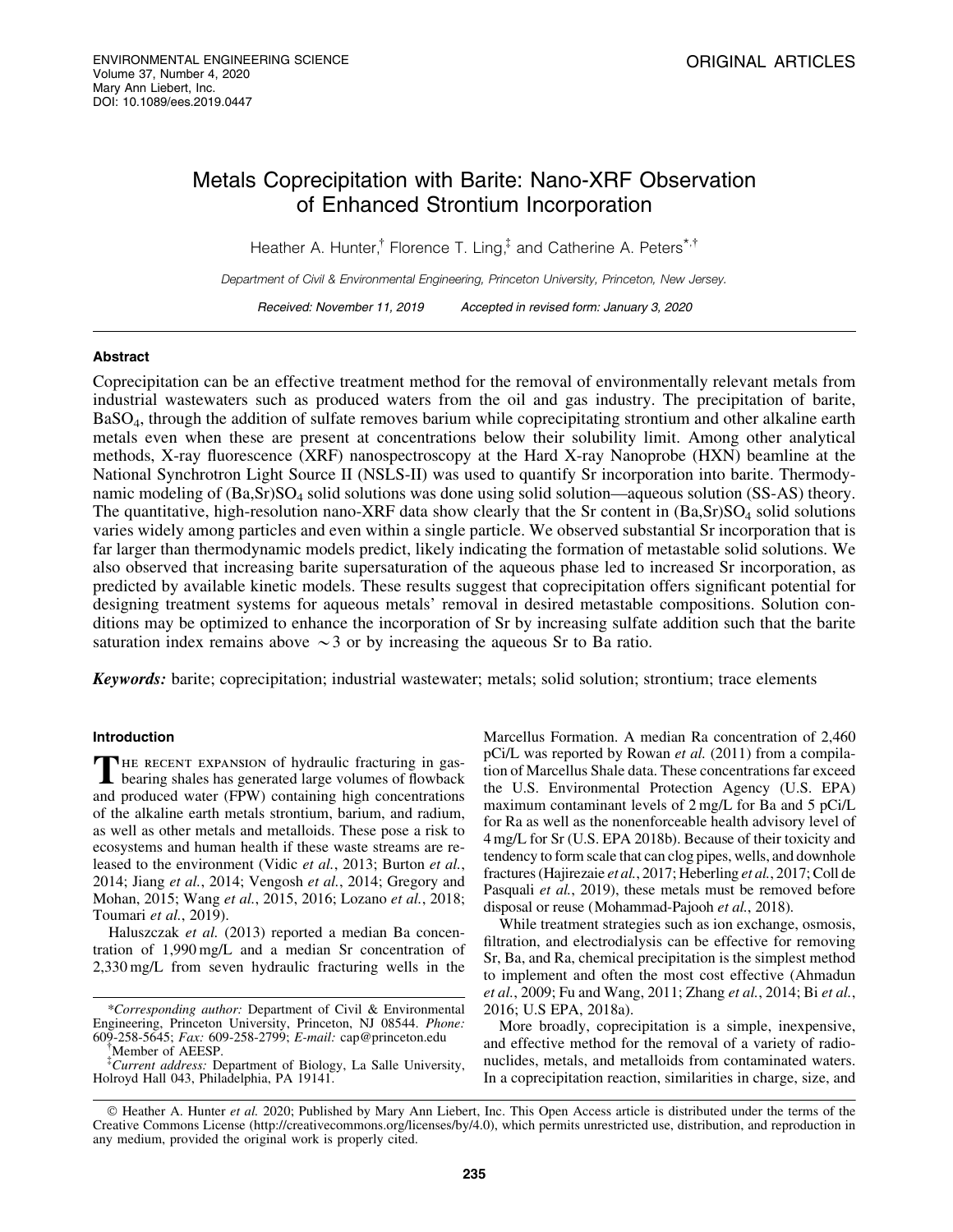crystal structure allow ions to substitute for one another in a newly forming solid. An important feature of coprecipitation reactions is that precipitation of trace elements can occur even when the aqueous solution is undersaturated with respect to the pure endmember containing that element. For instance, in Ra incorporation into barite,  $Ra^{2+}$  is often present at very low concentrations such that the solution is undersaturated with respect to  $RaSO<sub>4</sub>$ . However, if the solution is supersaturated with respect to barite, Ra can substitute for Ba and precipitate in a mineral that contains a mixture of both metals, that is, a solid solution (Rosenberg *et al.*, 2013).

Coprecipitation reactions are ubiquitous in nature and have been exploited by engineers and geochemists to remove contaminants from industrial wastewaters and contaminated groundwater (Myneni *et al.*, 1998; Hanor, 2000; He *et al.*, 2014; Prieto *et al.*, 2016; Drake *et al.*, 2018; Yuan *et al.*, 2018). For example, phosphate coprecipitation has been used to remediate soil and groundwater contaminated with lead, zinc, and cadmium (Conca and Wright, 2006; Flis *et al.*, 2011). Nuclear waste repository risk assessments consider coprecipitation of radionuclides with carbonates, sulfates, and clay minerals because they offer a more accurate prediction of radionuclide concentrations in migrating nuclear waste fluids (Curti, 1999; Bruno *et al.*, 2007; Curti *et al.*, 2010).

Sulfate coprecipitation has proven to be an effective treatment method for oil and gas FPW. In particular, barite (BaSO4) is an ideal host mineral for contaminant removal through coprecipitation because of its low solubility and ability to form solid solutions with a variety of cations and anions. The coprecipitation of the radionuclide Ra with barite has been extensively studied for removal of Ra and Ba from FPW (Kondash *et al.*, 2013; He *et al.*, 2014; Rosenberg *et al.*, 2014; Zhang *et al.*, 2014). Barite can also incorporate other harmful divalent cations, including cadmium, strontium, zinc, and lead (Zhu, 2004; Fernández-González *et al.*, 2013). Anions that can substitute for sulfate in barite include arsenate (HAsO<sub>4</sub><sup>2-</sup>), chromate (CrO<sub>4</sub><sup>2-</sup>), and selenate (SeO<sub>4</sub><sup>2-</sup>) (Zhu, 2004; Tokunaga and Takahashi, 2017; Ling *et al.*, 2018). Barite's high density  $(4.48 \text{ g/cm}^3)$  is also advantageous for rapid settling of solid particles.

This article focuses on Sr coprecipitation in barite. Sr and Ba occur together naturally and are known to commonly coprecipitate as sulfates (Prieto *et al.*, 1997; L'Heureux and Jamtveit, 2002). Barite is much less soluble (with a solubility product,  $K_{\rm sp}$ , of  $10^{-9.98}$ ) (Blount, 1977) than the strontium sulfate endmember, celestine (SrSO<sub>4</sub>) ( $K_{sp} = 10^{-6.47}$ ) (Reardon and Armstrong, 1987). As with the  $(Ba, Ra)SO<sub>4</sub>$ solid solution, Sr incorporation in barite can occur even when the aqueous solution is undersaturated with respect to celestine. However, unlike Ra, the strong thermodynamic preference for Ba incorporation makes removal of Sr challenging. For example, He *et al.* (2014) investigated the removal of Ba and Sr from Marcellus Shale flowback water through sulfate precipitation and found that Ba removal was extensive while Sr removal was significantly lower.

This article includes a theoretical analysis of models that can be used to predict the potential for contaminant removal from waste streams. An important first-level predictor is the degree of supersaturation of each endmember. Supersaturation is quantified by the saturation index, *SI*, a measure of how far the solution is from equilibrium with the solid phase. For the  $(Ba, Sr)SO<sub>4</sub>$  system, the two endmember saturation indices are:

$$
SI_{BaSO_4} = log\left(\frac{\left\{Ba^{2+}\right\}\left\{SO_4^{2-}\right\}}{K_{sp,\;BaSO_4}}\right). \tag{1}
$$

$$
SI_{SrSO_4} = log\left(\frac{\left\{Sr^{2+}\right\}\left\{SO_4^{2-}\right\}}{K_{sp, SrSO_4}}\right). \tag{2}
$$

Values of *SI* greater than zero indicate supersaturation and the tendency for precipitation. In a treatment system, supersaturation may be achieved through sulfate dosing using, for example,  $Na<sub>2</sub>SO<sub>4</sub>$ . Conventional engineering models of coprecipitation use what we call the endmember solubility approach. This approach accounts for the formation of only the two pure endmembers while neglecting the possibility of solid solutions. This article begins with an overview of thermodynamic models that describe equilibrium between solid solution and aqueous solution (SS-AS) systems (Glynn, 2000; Prieto, 2009).

The experimental study was designed to investigate Sr incorporation into barite precipitates for different supersaturation conditions. The initial concentrations were selected to test the possibility of using barite coprecipitation to remove Sr from wastewaters that would not favor the formation of pure SrSO4.

We used nanoscale-resolution X-ray fluorescence (XRF) spectroscopy, termed "nano-XRF," conducted at the Hard X-ray Nanoprobe (HXN) beamline at the National Synchrotron Light Source II (NSLS-II). The elemental fluorescence maps were used to quantify Sr incorporation within individual micron-sized barite particles. The unique, highresolution data provide direct evidence of the formation of solid solutions in barite precipitated homogeneously from solution. The nano-XRF data enable observation of variability in Sr incorporation with solution conditions as well as particle-to-particle variability within a single experiment. These observations can also provide a record of particle growth history and thereby give information on how changes in solution conditions effect solid solution formation.

Larger batches of solid precipitate in each experiment were also prepared and analyzed using bulk XRF. Postprecipitation aqueous-phase compositions were also determined. Finally, in addition to comparing the Sr incorporation results to thermodynamic predictions, the results are also discussed in the context of kinetic processes that may limit the applicability of SS-AS theory.

#### SS-AS Thermodynamic Theory

Until now, SS-AS theory has been investigated primarily in the context of geochemical mineral systems. We discuss this theory in the context of its relevance for engineered systems in which prediction of trace element incorporation into solid solutions would enable achievement of wastewater treatment goals. The theory is also used as a comparative reference for inferences drawn from the experimental observations.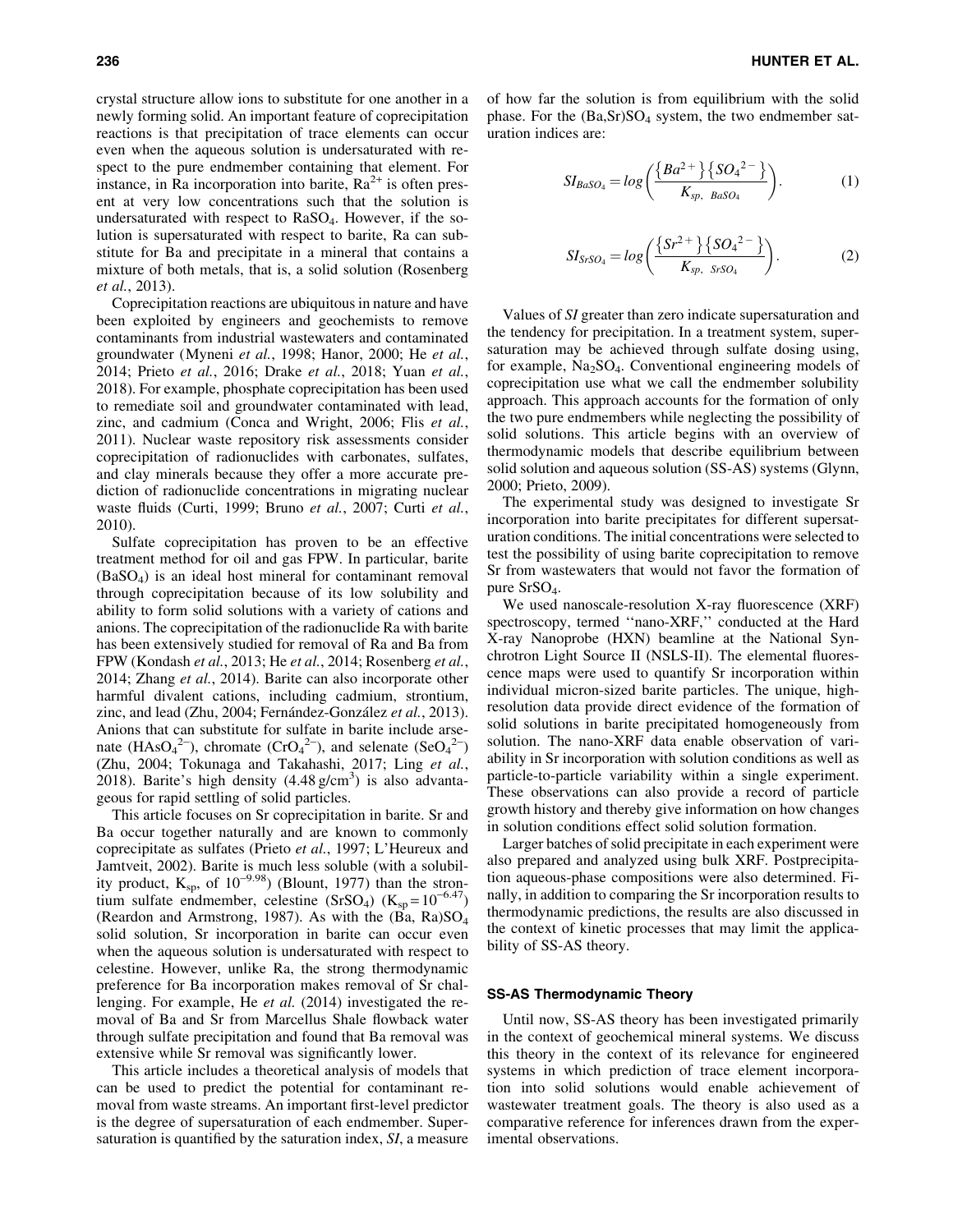#### NANO-XRF OBSERVATION OF STRONTIUM IN BARITE 237

Thermodynamic equilibrium of a binary solid-solution  $B_{1-x}C_xA$  in equilibrium with an aqueous solution begins with two mass action equations describing the solubility of the endmembers BA and CA:

$$
\{B^+\}\{A^-\} = K_{BA} X_{BA} \gamma_{BA}.\tag{3}
$$

$$
\{C^{+}\}\{A^{-}\}=K_{CA}X_{CA}\gamma_{CA}.\tag{4}
$$

where  $K_{BA}$  and  $K_{CA}$  are the solubility products of pure endmembers BA and CA, and  $\{B^+\}$ ,  $\{C^+\}$ , and  $\{A^-\}$  are the ion activities in the aqueous phase. In the solid phase,  $X_{BA}$  and *XCA* are the solid solution mole fractions of the endmembers, for example:

$$
X_{BA} = \frac{n_{BA}}{n_{BA} + n_{CA}}.\tag{5}
$$

where  $n_{BA}$  is the number of moles of component BA in the solid and  $n_{CA}$  is the number of moles of component CA. The solid-phase activity coefficients are  $\gamma_{BA}$  and  $\gamma_{CA}$ .

Researchers have proposed different manipulations of the mass action equations to determine possible equilibrium states of solid solutions. The most widely accepted of these is the model proposed by Lippmann and expanded by Glynn *et al.* (Lippmann, 1980; Glynn *et al.*, 1990) Lippmann introduced the total solubility product,  $\Sigma\Pi$  :

$$
\Sigma\Pi = (\{B^+\} + \{C^+\})\{A^-\}.
$$
 (6)

which represents the saturation state of a solid solution. At equilibrium with an aqueous phase, both mass action equations must be satisfied, so the equilibrium value of  $\Sigma\Pi$  in terms of solid-phase composition is found by substituting Equations (3) and (4):

$$
\Sigma\Pi_{eq} = K_{BA}X_{BA}\gamma_{BA} + K_{CA}X_{CA}\gamma_{CA}.\tag{7}
$$

Lippmann denoted this expression, the solidus, as it describes the solid-phase compositions that satisfy the requirements of equilibrium. By algebraic rearrangement, equilibrium is also expressed in terms of solution phase activity fractions.

$$
\Sigma\Pi_{eq} = \left(\frac{X_{B,aq}}{K_{BA}\gamma_{BA}} + \frac{X_{C,aq}}{K_{CA}\gamma_{CA}}\right)^{-1}.\tag{8}
$$

where the cation activity fractions are given by:

$$
X_{B, aq} = \frac{\{B^+\}}{\{B^+\} + \{C^+\}}.
$$
\n(9)

and

$$
X_{C,aq} = \frac{\{C^+\}}{\{B^+\} + \{C^+\}}.\tag{10}
$$

Lippmann termed this expression the solutus. The solidus and solutus plotted together on a binary phase equilibrium diagram is referred to as a Lippmann diagram.



For the  $(Ba, Sr)SO<sub>4</sub>$  SS-AS system, the Lippman diagram is shown in Fig. 1 in which the solid-phase activity coefficients have been assumed to be unity. Under this assumption, the only parameters required are the solubility products of the two endmembers. The solubilities of pure barite and pure celestine are represented as the values of  $\Sigma\Pi$  at the far right  $(X_{BaSO_4} = 1)$  and far left  $(X_{BaSO_4} = 0)$ , respectively, of the diagram.

The solid solution composition corresponding to an equilibrium aqueous composition is determined by a horizontal tie line connecting the solutus to the solidus. For example, as indicated on Fig. 1, an aqueous solution with  $X_{Ba, aq}$  equal to 0.1 corresponds to a solid-phase composition with  $X_{BaSO_4}$  of 0.99. This demonstrates an important feature of the (Ba,Sr)- SO4 system as predicted by SS-AS theory. Even though Sr can be removed from solution below the solubility limit of SrSO4, the almost three order of magnitude difference between the solubilities of barite and celestine means that a wide range of aqueous compositions are in equilibrium with almost pure barite. That is, SS-AS theory predicts that only systems with a high ratio of  $Sr^{2+}$  to  $Ba^{2+}$  will have appreciable Sr in the solid phase, suggesting that it is challenging to remove the more soluble ion  $(Sr^{2+})$  from solution. The ideality of the  $(Ba, Sr)SO<sub>4</sub>$  solid solution has been the subject of debate, in part, due to the difficulty of separating thermodynamic effects from kinetic effects when studying solid solutions (Prieto *et al.*, 2000; Heberling *et al.*, 2017; Weber *et al.*, 2018). Considering the solid solution as nonideal will raise the position of the solutus compared with an ideal solid solution, or in other words, increase the solubility of the solid solution (Glynn, 2000). The position of the solidus will also shift up for a nonideal solid and, in general, less trace element

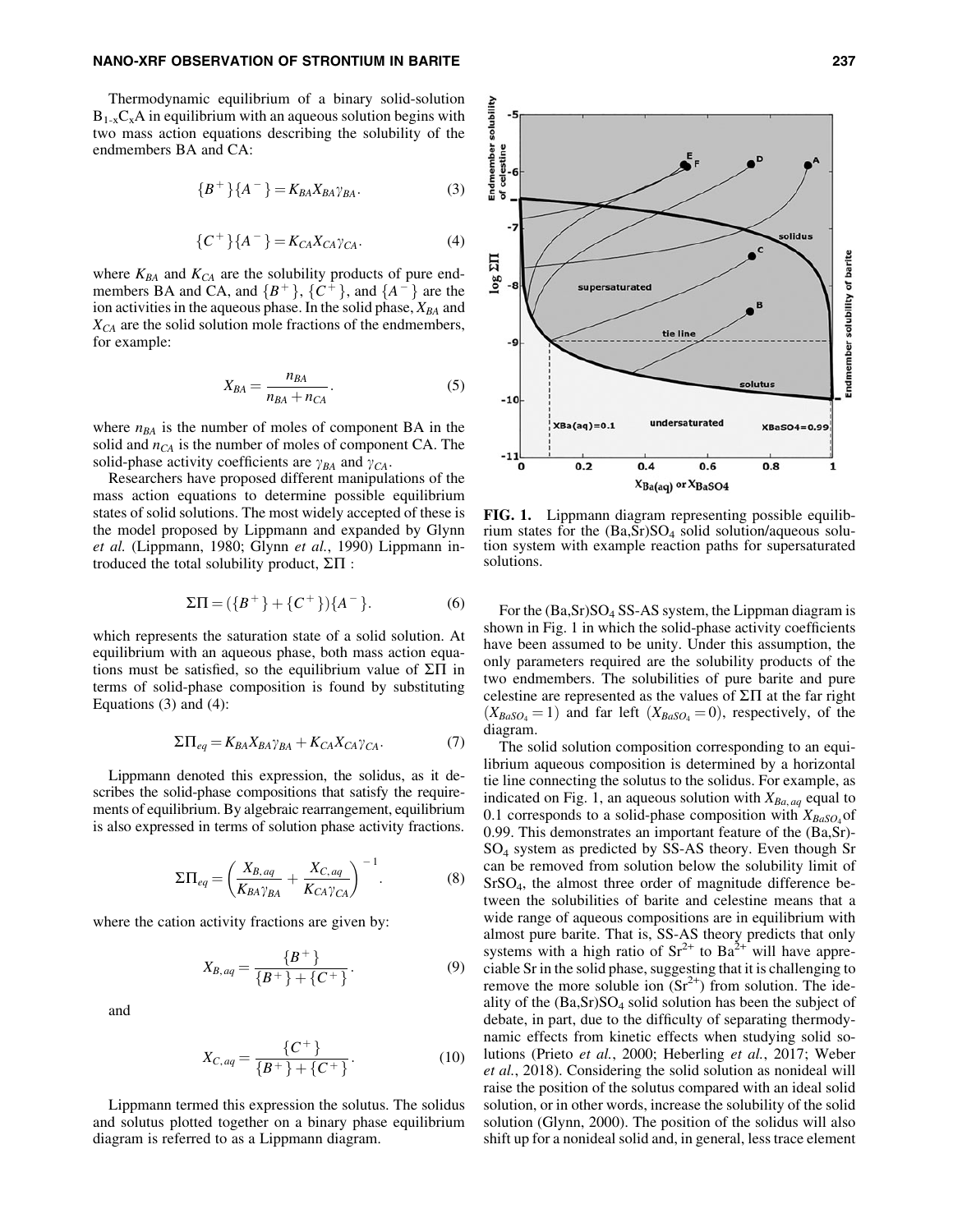incorporation into the solid will be predicted. While some researchers have argued that  $(Ba, Sr)SO<sub>4</sub>$  solid solutions can be considered as ideal, more recent work by Prieto *et al.* (2000), using theoretical calculations of thermodynamic mixing properties, shows significant nonideality. These authors predict a wide miscibility gap over much of the solid solution composition range. The fact that solid solutions of (Ba,Sr)SO4 have been observed over the entire composition range is explained as the formation of metastable solid solutions. The values of the interaction parameters used in the nonideal mixing model are still uncertain and an active area of research (Heberling *et al.*, 2017).

Nonequilibrium conditions are plotted on a Lippmann diagram to represent how far from equilibrium an aqueous solution is. Points plotting above the solutus represent a supersaturated solution. While a Lippmann diagram can show that a solution is supersaturated, it is not sufficient to predict which solid-phase composition is expected to form. Glynn *et al.* (1990) introduced a solution method by introducing equations for conservation of mass of the two cations and conservation of charge in the solid (Supplementary Data). The resulting system of equations is solved with an iterative procedure that includes an independent calculation of the aqueous-phase activity coefficients, as well as an ion association model to calculate the speciation factors. Nonideal solid solutions could also be considered and would require a separate calculation of the solid-phase activity coefficients for any given solid composition.

After solving for the equilibrium solid and aqueous-phase compositions, the theoretical reaction path showing the evolution of the aqueous-phase composition is calculated [Eqs. (S8)–(S10) in Supplementary Data]. In this work, we have assumed the precipitate to have a homogenous composition; that is, at every point along the reaction path the solid forms with its final equilibrium composition (Berthelot/ Nernst type precipitation). Example reaction paths are plotted in Fig. 1. The initial solution conditions for these paths are included in the Supplementary Table S1. The first important observation is that all reaction paths move toward the left, indicating enrichment of the more soluble ion,  $Sr^{2+}$ , in the aqueous phase. Second, the higher the initial  $\Sigma\Pi$ , the further to the left are the resulting endpoints on the solutus curve (paths B, C, and D). The resulting tie line point on the solidus also moves farther to the left indicating increased incorporation of Sr. This illustrates that larger sulfate addition can produce a solid phase with higher Sr molar fraction. Third, a solution with a higher  $X_{Ba, aq}$  can end up with a lower final  $X_{BaSO_4}$  than a solution with a lower initial  $X_{Ba, aq}$  (paths A and D, respectively) showing that a larger ratio of aqueous  $Sr^{2+}$  to  $Ba^{2+}$  does not necessarily mean a larger fraction of Sr in the solid. Lastly, coincident points in the supersaturation region can result in very different equilibrium compositions. For example, while points E and F are similar in both initial  $\Sigma\Pi$  and  $X_{Ba, aq}$ , the systems take very different paths due to stoichiometric constraints not visible on a Lippmann diagram. System F initially has equimolar  $Ba^{2+}$ ,  $Sr^{2+}$ , and  $SO_4^{2-}$ , whereas system E initially has four times as much  $SO_4^{2-}$  as  $Ba^{2+}$  and  $Sr^{2+}$  (with charge balance provided by  $Na<sup>+</sup>$  and  $Cl<sup>-</sup>$  in both cases). In system F, almost all the sulfate reacts with Ba and Ba is removed from solution, resulting in a low final position on the solutus line. In system E, which has excess sulfate, the Ba is again removed, but much of the sulfate remains in solution and the system has a high final position on the solutus line. The sulfate limitation would cause system F to produce a solid with only *XSrSO*<sup>4</sup> of 0.024, whereas system E is expected to form solids with  $X_{SrSO_4}$  of 0.43. This example demonstrates that it may be possible to increase trace element incorporation solely by adjusting the cation to anion ratio.

In this study, we chose conditions to explore a region of the Lippmann diagram that would highlight the differences between SS-AS theory and the simpler endmember solubility model. We chose two barite supersaturation cases such that the low barite *SI* experiment was supersaturated with respect to  $BaSO<sub>4</sub>$  and undersaturated with respect to  $SrSO<sub>4</sub>$ , and the high barite *SI* experiment was supersaturated with respect to both endmembers. These conditions are interesting in that the undersaturation of  $SrSO<sub>4</sub>$  in the low *SI* case and the very moderate supersaturation of SrSO<sub>4</sub> in the high *SI* case would lead to an endmember solubility model prediction of no Sr removal in both cases. Even though  $SrSO<sub>4</sub>$  is supersaturated in the high *SI* experiment,  $BaSO<sub>4</sub>$  is much more supersaturated, so that an endmember solubility model would predict all available sulfate is reacted with Ba. Further details on these predictions are included in the Supplementary Data.

The two *SI* conditions also allowed us to examine the effect of a higher barite *SI* in the context of available kinetic models for solid solution precipitation and Sr incorporation. It has long been known that degree of supersaturation can substantially increase precipitation rate. For example, He *et al.* (1995) found that the time required for the onset of barite nucleation decreased from  $\sim$  30 s to  $\sim$  1 s when the saturation index was increased from 3 to 4.

Furthermore, solid precipitation rates can have important effects on the incorporation of trace elements. For example, Rosenberg *et al.* (2014) found that the amount of Ra incorporation into barite varied by a factor of two depending on precipitation kinetics, which they related to the degree of barite supersaturation. Likewise, Weber *et al.* (2018) and Deng *et al.* (2019) observed higher levels of Sr incorporation into barite than predicted by thermodynamics and suggested that kinetic factors caused the discrepancy. In geological systems, when precipitation is fast, solids can form with nonequilibrium compositions and are effectively frozen in a metastable state due to slow ion diffusion in the solid phase (Watson, 2004). Nonequilibrium effects will also likely be important in engineered precipitation treatment systems because precipitation is typically employed when concentrations are high and rapid precipitation can be achieved.

The work of Thien *et al.* (2014), Pina and Putnis (2002), and Noguera *et al.* (2010), has sought to model the nucleation and growth kinetics of coprecipitation reactions to capture these nonequilibrium effects. Thien *et al.* developed a kinetic model of trace element incorporation for moderately supersaturated solutions where growth dominates over nucleation and were able to match experimentally observed decreases in Cd incorporation into calcite with increasing growth rate.

The work of Pina and Putnis focuses on trace element partitioning during nucleation rather than growth and suggests that Sr incorporation into barite should increase with increasing *SI* of barite (Pina and Putnis, 2002; Prieto *et al.*, 2016). This is because, in classical nucleation theory, the nucleation rate is strongly dependent on the interfacial tension of a substance, and interfacial tension is in turn related to solubility. The more soluble compound, in this case  $SrSO<sub>4</sub>$ ,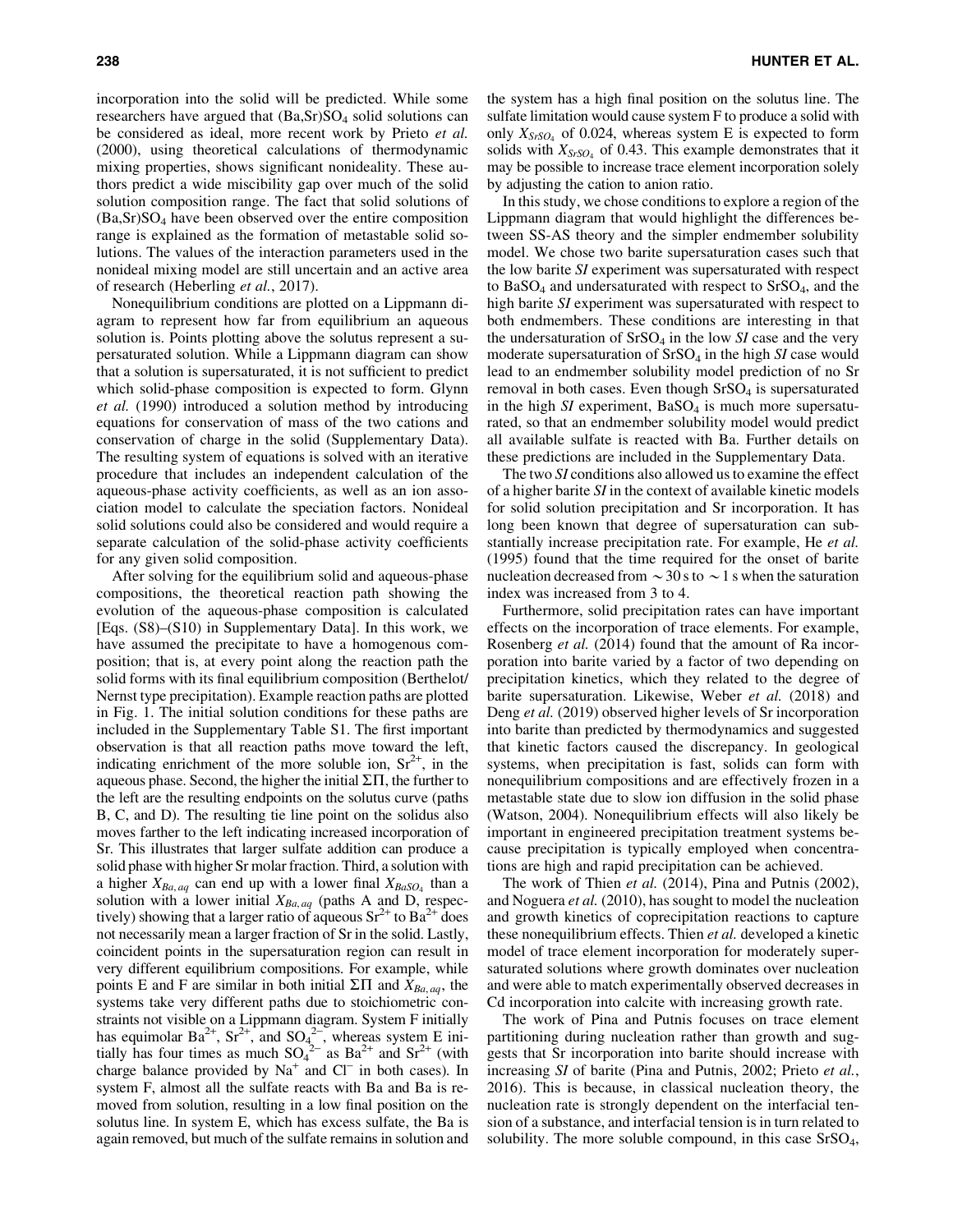has a lower interfacial tension and hence at higher barite saturation (higher nucleation rate) the portion of the solid consisting of  $SrSO<sub>4</sub>$  should increase.

The work of Noguera *et al.* models trace element incorporation during both nucleation and growth and yields sizes and compositions of individual particles as a function of time. The authors used their model to demonstrate that the composition of coprecipitated particles can be very sensitive to initial solution conditions and suggest that this feature might be used to ''engineer the particle characteristics into a chosen state.'' Thus, designing an engineered treatment system to produce a desirable metastable composition is a potential strategy to maximize contaminant removal and kinetic models can offer insight into which metastable composition will form.

#### Experimental Methods

Initial solution concentrations of  $Ba^{2+}$ ,  $Sr^{2+}$ , and  $SO_4^{2-}$ were selected to investigate the effects of two conditions of barite supersaturation (summarized in Table 1). The  $Ba^{2+}$  and  $SO_4^2$  concentrations were selected to be equimolar. The  $Sr^{2+}$ to  $Ba^{2+}$  molar ratio was 1:3 in the high SI experiment and 1:2.3 in the low SI experiment. Aqueous-phase activity coefficients were calculated using the Pitzer formulation in PHREEQC and were found to be 0.8 for all three solutes in the low SI condition and 0.6 in the high SI condition.

Experiments were conducted by first preparing stock solutions using purchased salts of  $BaCl<sub>2</sub>$  (Fisher),  $SrCl<sub>2</sub>$ (Acros), and  $Na<sub>2</sub>SO<sub>4</sub>$  (Fisher). Solutions of BaCl<sub>2</sub> and SrCl<sub>2</sub> were added to a  $Na<sub>2</sub>SO<sub>4</sub>$  solution in a disposable cuvette and shaken vigorously. The cuvette was placed in an ultraviolet spectrometer and the absorbance at an incident light wavelength of 450 nm was recorded to monitor the formation,

Table 1. Initial Solution Compositions and Final Aqueous-Phase Cation Concentrations: Observed by Experiments and Predicted by SS-AS Thermodynamic Theory

|                                          | Low Barite<br>Supersaturation                                                                             | High Barite<br>Supersaturation |
|------------------------------------------|-----------------------------------------------------------------------------------------------------------|--------------------------------|
| Initial conditions                       |                                                                                                           |                                |
| $[SO_4{}^{2-}]$ (mM) 0.214               |                                                                                                           | 1.5                            |
| $[Sr^{2+}]$ (mM) 0.095                   |                                                                                                           | 0.5                            |
| $\left[\text{Ba}^{2+}\right]$ (mM) 0.214 |                                                                                                           | 1.5                            |
| Barite SI 2.34                           |                                                                                                           | 3.80                           |
| Celestite $SI$ -1.20                     |                                                                                                           | 0.11                           |
| ΣΠ                                       | $10^{-7.3}$                                                                                               | $10^{-5.9}$                    |
| Final conditions observed                |                                                                                                           |                                |
| $Sr^{2+}$ %                              | $[Sr^{2+}]$ (mM) $(4.32 \pm 0.91) \times 10^{-2}$ $(2.22 \pm 0.25) \times 10^{-1}$<br>$55 + 9.6\%$        | $56 + 4.9\%$                   |
| removal<br>$\mathrm{Ba}^{2+}$ %          | $[\text{Ba}^{2+}]$ (mM) $(1.52 \pm 0.25) \times 10^{-2}$ $(1.75 \pm 0.18) \times 10^{-1}$<br>$93 + 1.2\%$ | $88 + 1.2\%$                   |
| removal                                  |                                                                                                           |                                |
|                                          | Final conditions predicted by SS-AS theory<br>[Sr <sup>2+</sup> ] (mM) 9.45 × 10 <sup>-2</sup> 4.8        |                                |
|                                          |                                                                                                           | $4.89 \times 10^{-1}$          |
| $Sr^{2+}$ %                              | $1\%$                                                                                                     | 2%                             |
| removal                                  |                                                                                                           |                                |
| $[Ba^{2+}]$ (mM) $1.18 \times 10^{-2}$   |                                                                                                           | $2.02 \times 10^{-2}$          |
| $Ba^{2+}$ %                              | 94%                                                                                                       | 99%                            |
| removal                                  |                                                                                                           |                                |

growth, and settling of particles. Samples were drawn from the aqueous suspension during the phase of particle settling, which was  $0.5-2$  h after initial mixing. Samples for aqueous phase analysis were collected concurrently, filtered through a  $0.2 \mu$ m PTFE membrane filter (Fisherbrand), and diluted with a 70% HNO<sub>3</sub> solution. Ba<sup>2+</sup> and Sr<sup>2+</sup> concentrations were then measured using a Thermo Neptune inductively coupled plasma mass spectrometer (ICP-MS).

The solids in the aqueous suspension samples were prepared for nano-XRF as follows: a  $1-3 \mu L$  drop of each sample was deposited on a cantilevered silicon wafer (Norcada) and allowed to dry. SEM imaging (high-vacuum mode, 5 keV, Quanta 200 FEG Environmental-SEM) was done to locate particles of interest for nano-XRF analysis, and to visualize the shapes and sizes of particles. Particles were ''of interest'' based primarily on morphology; there was no intent to randomly select particles for representativeness.

The synchrotron-based nano-XRF imaging is similar to our work for arsenic coprecipitation in barite particles (Ling *et al.*, 2018). Individual particles, sized 10 microns or less, were raster scanned with incident energy of 16.1 keV. XRF spectra were collected with resolution as low as 30 nm. Relative moles of Ba and Sr were quantified from photon counts by developing calibration curves of known fluorescence intensities for specific  $(Ba, Sr)SO<sub>4</sub>$  solid solutions. These were used to generate nano-XRF maps of  $X_{SrSO<sub>4</sub>}$ . Further details of the nano-XRF imaging and the procedure for quantifying mole fractions are provided in the Supplementary Data.

Bulk XRF measurements were performed for solids from large batch experiments, in which solutions were mixed and left overnight. Solids were collected, dried, and ground. Twoinch-diameter circular pellets were formed by mixing with a cellulose binder (SPEX Ultrabind 3644) and compressing at 4 metric tons for 2 min. XRF analysis was done on a Rigaku Supermini 200 with a 50 kV X-ray tube. Elemental mass percentages were calculated with the ZSX Primus (Rigaku) software package. All elemental percentages, except Ba, Sr, and S, were found to be negligible, so stoichiometry assuming Sr substitution for Ba was used to calculate  $X_{SrSO_4}$ .

#### Results & Discussion

#### Nano-XRF and bulk XRF results

Table 1 summarizes the observed final aqueous-phase concentrations and Table 2 summarizes the observed Sr incorporation into solid precipitates. For the high barite *SI* experiment, nano-XRF particle maps of  $X_{SrSO_4}$  are presented in Fig. 2, and corresponding SEM images are in Fig. 3. The four particles imaged have consistent morphologies and are  $\sim$  5  $\mu$ m in size. They exhibit relatively homogenous Sr incorporation, with a range of  $X_{SrSO_4}$  values that spans the average value measured from bulk XRF. For each particle, this value is the average of 25 pixels near the center. Particle b shows a small region of higher Sr incorporation with  $X_{SrSO_4}$ of 0.30 to 0.40.

For the low barite *SI* experiment, nano-XRF particle maps are presented in Fig. 4, and corresponding SEM images are in Fig. 5. (Some particles moved during transport and we were unable to locate particles a and f in the SEM.) The particles in this experiment show much wider variety in size, shape, and Sr content than those precipitated at high *SI*. Particle k has Sr incorporation similar to the bulk XRF value. Particle d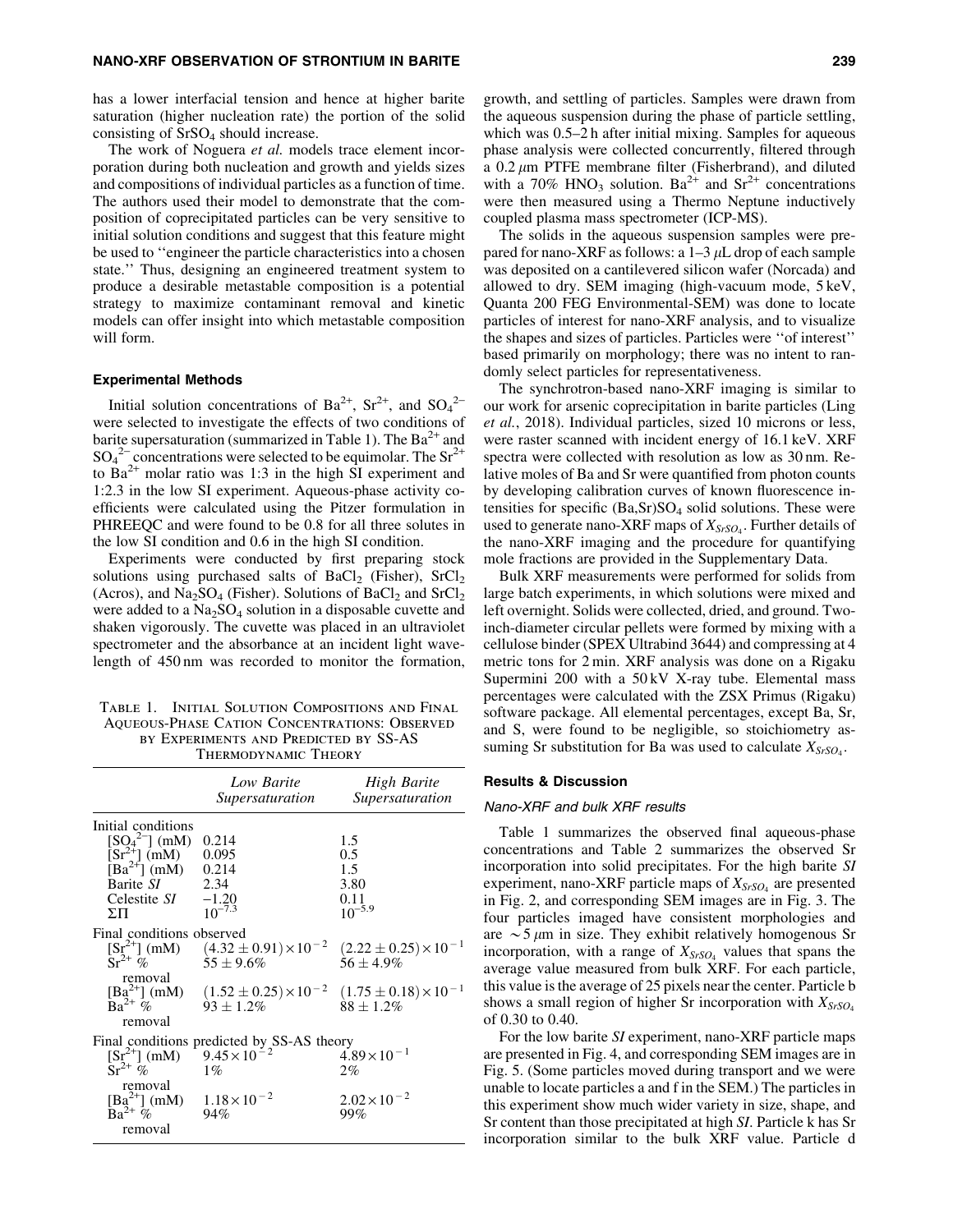|                                                                      |                                                                                  | $X_{SrSO_4}$                  |                                |
|----------------------------------------------------------------------|----------------------------------------------------------------------------------|-------------------------------|--------------------------------|
|                                                                      |                                                                                  | Low Barite<br>Supersaturation | High Barite<br>Supersaturation |
| Experimental observations                                            | <b>Bulk XRF</b>                                                                  | 0.048                         | 0.105                          |
|                                                                      | Nano-XRF range                                                                   | $0.061$ to $0.909$            | $0.051$ to $0.109$             |
| Thermodynamic model predictions                                      | Conventional engineering model                                                   | $\theta$                      |                                |
|                                                                      | SS-AS thermodynamic model                                                        | 0.0025                        | 0.0074                         |
| Kinetic model predictions<br>with literature parameters <sup>a</sup> | $\sigma_{BaSO_4} = 125 \text{ mJ/m}^2$ and $\sigma_{SrSO_4} = 97 \text{ mJ/m}^2$ | 0.0030                        | 0.0120                         |
| Kinetic model predictions<br>with adjusted parameters                | $\sigma_{BaSO_4} = 150 \text{ mJ/m}^2$ and $\sigma_{SrSO_4} = 95 \text{ mJ/m}^2$ | 0.0100                        | 0.0831                         |

TABLE 2. EXPERIMENTAL OBSERVATIONS OF SRSO<sub>4</sub> MOLE FRACTIONS IN SOLID PRECIPITATES IN COMPARISON to Predictions from SS-AS Thermodynamic Model, Conventional Engineering Model, and Kinetic Models

<sup>a</sup>Parameters are from Pina and Putnis (2002).

approximated pure SrSO4. Several particles exhibited compositional zonation where the amount of Sr incorporation varies spatially within the particle, a phenomenon that we have previously reported for arsenic incorporation in barite (Ling *et al.*, 2018). Particles i and j are examples of this with a barite-rich core and a celestine-rich rim with  $X_{SrSO_4}$  as high as 0.87. The high values of  $X_{SrSO_4}$  observed in this experiment suggest that barite has significant capacity for Sr incorporation and that it is possible to form a complete series of  $Ba_{x}Sr_{1-x}SO_{4}$  solid solutions during precipitation.

#### Comparison to SS-AS thermodynamic predictions

The nano-XRF observations and bulk XRF measurements of solid-phase incorporation of Sr are shown on the Lippmann diagrams in Fig. 6. For nano-XRF values, the letters correspond to the particles labeled in Figs. 2 and 4. Also shown are the reaction paths and equilibrium tie lines predicted from SS-AS theory using the Glynn method with Berthelot/Nernst type precipitation for the initial  $\Sigma\Pi$  values corresponding to the experimental initial solution conditions.

For both experiments, SS-AS thermodynamic theory predicts that the solids will consist of <1% celestine (Table 2), which is substantially less than what was observed. The low *SI* experiment had 19 times more Sr incorporation than predicted. The high *SI* experiment had 14 times more Sr incorporation. Even if we had used the SS-AS model with solidphase activity coefficients other than unity, it still would not have come close to predicting the large Sr incorporation observed. While the experimental values did not match SS-AS thermodynamic predictions, the experimental observation of high Sr incorporation at higher barite SI is, however, consistent with the trend predicted by the SS-AS theory. This can be visualized on a Lippmann diagram: for a given aqueous Ba:Sr ratio, as the initial  $\Sigma\Pi$  (and barite *SI*) are increased, the system moves further to the left which corresponds to a higher equilibrium  $X_{SrSO_4}$ .

The extent of Sr incorporation was found to be higher in the high *SI* experiment than in the low *SI* experiment. As stated earlier, increasing *SI* is known to increase the nucleation and growth rates of precipitation, so that the effect of kinetics on precipitation becomes more dominant as *SI* increases (Rosenberg *et al.*, 2014; Prieto *et al.*, 2016). These observations are in agreement with previous work suggesting that precipitation of the more soluble endmember  $(SrSO<sub>4</sub>)$ will be kinetically favored over the less soluble endmember  $(BaSO<sub>4</sub>)$  when a solution is far from equilibrium (Pina and Putnis, 2002; Weber *et al.*, 2018). However, it contrasts with experimental work by Tokunaga *et al.* (2018). who found decreasing Sr incorporation with increasing *SI*.

We propose that kinetic effects may also explain why there was more varied Sr incorporation in the low *SI* experiment. Slower nucleation and growth rates in the lower *SI* case would allow time for precipitation to respond to changing solution conditions. The first precipitating particles would experience higher  $Ba^{2+}$  activities and hence precipitate with a higher barite mole fraction than particles that form later. Accordingly, particles with high barite mole fractions, such as particles e, g, and k, likely formed earlier than particles with low barite mole fractions, such as particles d, f, and h. Particles with barite-rich cores and celestine-rich rims (particles i and j) may have first nucleated when solution

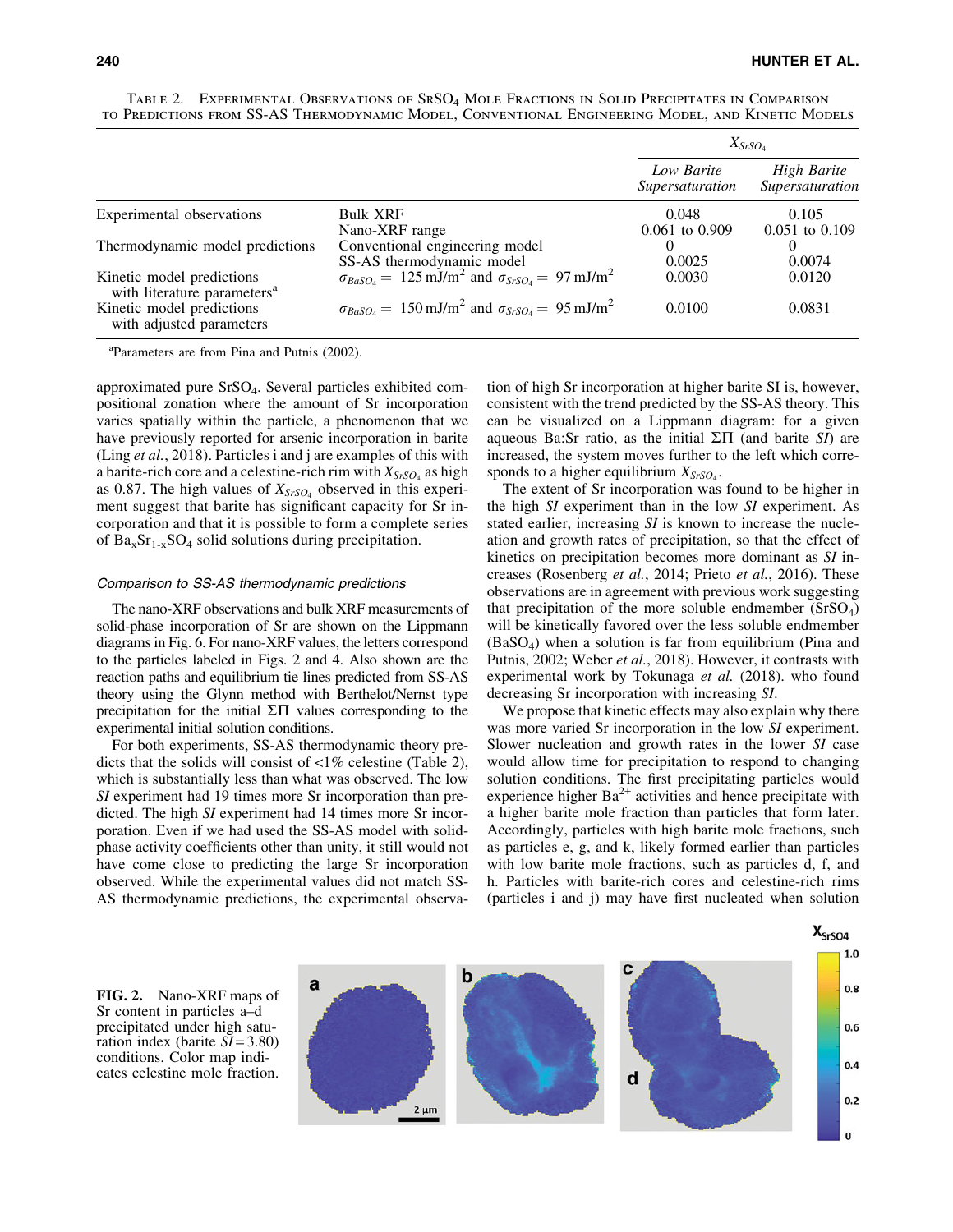

conditions favored barite formation and were still growing when celestine precipitation became favorable.

#### Comparison to kinetic models

Like previous studies (Thien *et al.*, 2014; Weber *et al.*, 2018; Deng *et al.*, 2019), our results suggest that thermodynamics alone are not sufficient to explain the observed Sr partitioning in  $(Ba, Sr)SO<sub>4</sub>$  precipitates. To explore the possibility that kinetic processes of nucleation and growth affect the incorporation of Sr, we also compared our results with two available kinetic models.

First, the model by Pina and Putnis (2002) extends classical nucleation theory by considering nucleation rate to be a function of the solid composition. To put it another way, the solid composition with the highest nucleation rate is the most likely to form. Theoretically, the more soluble endmember (SrSO4) has a smaller interfacial tension, and therefore, has less of an energy barrier for nucleation. In that model, either increasing the saturation index of the solution or decreasing the interfacial tension of the solid will result in an increase in the nucleation rate. However, the effect of interfacial tension is stronger, so that the reduced nucleation energy barrier of  $SrSO<sub>4</sub>$  is amplified as the nucleation rate increases. Thus, that model predicts that precipitation of the  $SrSO<sub>4</sub>$  will be kinetically favored, and increasing barite *SI* will increase Sr incorporation.



FIG. 3. SEM images of particles precipitated under high *SI* conditions. Letters correspond to particles labeled in Figure 2.

While the experimental observations agree with the predicted trend that increasing barite *SI* will increase Sr incorporation; using our experimental conditions in that model leads to a prediction of less Sr incorporation than observed in our experiments. Using values of interfacial free energy,  $\sigma$ , and the pre-exponential factor,  $\Gamma$ , taken from Pina and Putnis, the model predicts a celestine mole fraction of 0.0101 for our high *SI* case and zero for our low *SI* case. These values are the predicted compositions of the first nuclei and therefore, should correspond to the centers of our particles. The nano-XRF observations revealed substantially higher Sr incorporation than these predictions.

These differences may, in part, be attributed to uncertainties in the values of the interfacial free energies of barite and celestine, to which the model is very sensitive. There is quite a wide range of values reported in the literature such as those in Table 2 (Sangwal, 1989; Wu and Nancollas, 1999). Adjustments of the values of  $\sigma_{SrSO_4}$  and  $\sigma_{BaSO_4}$  within the reported range (Table 2) resulted in predicted Sr content high enough to match the nano-XRF observations of  $X_{SrSO4}$  in our experiments.

We also compared our results with the binary SS-AS kinetic precipitation model developed by Noguera *et al.* (2010). Unlike the model of Pina and Putnis, Noguera's model also considers particle growth and tracks the entire particle population over time. Some of the particles from our low *SI* case showed compositional zonation with a barite-rich core and



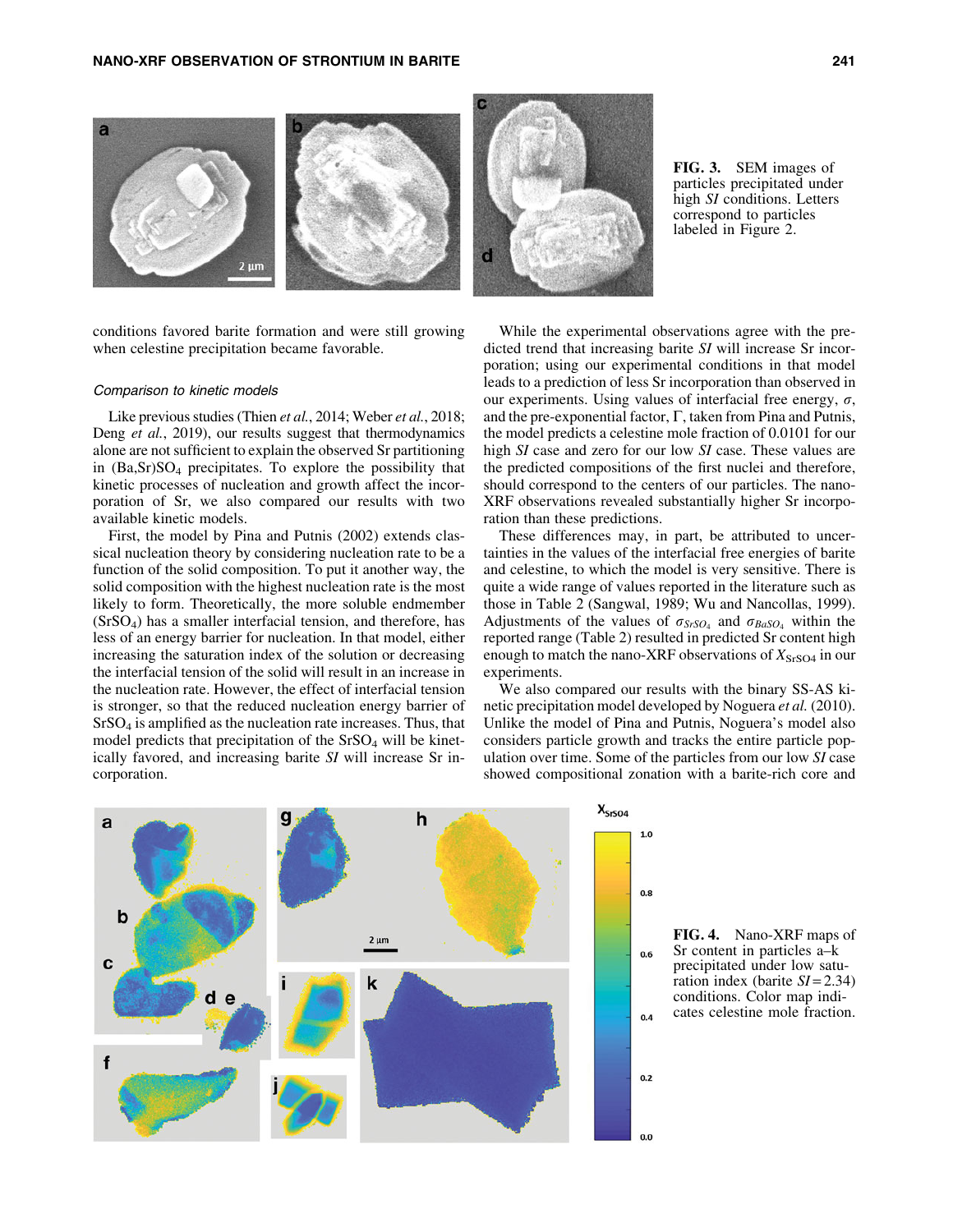



FIG. 6. Lippmann diagrams for (Ba,Sr)SO<sub>4</sub> solid solutions, showing experimental observations of solid-phase compositions and SS-AS thermodynamic model predictions. (a) High barite *SI* experiment. Letters correspond to particles identified in Figure 2. (b) Low barite *SI* experiment. Letters correspond to particles identified in Figure 4.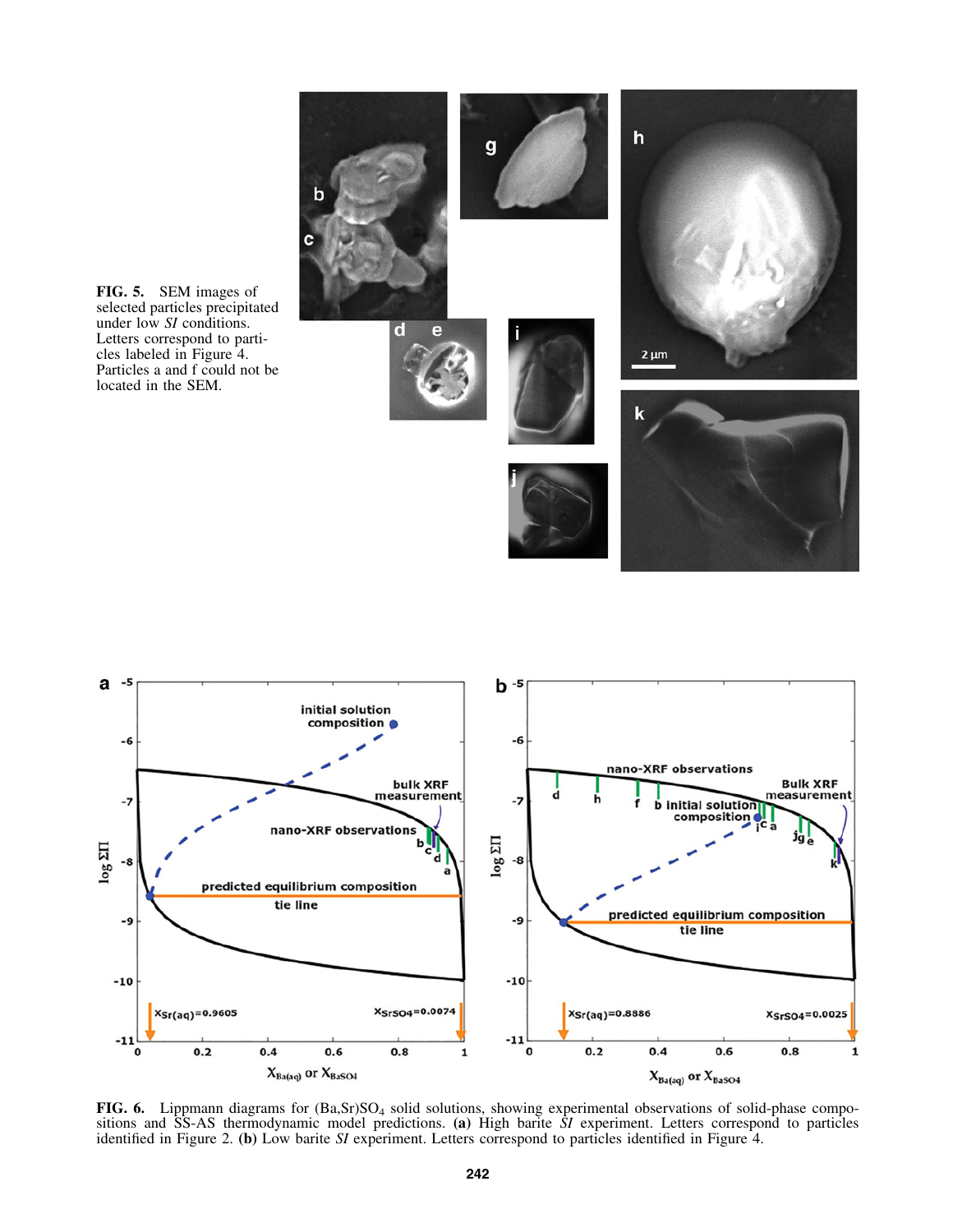celestine-rich rim. This agrees qualitatively with Noguera's kinetic model.

#### Implications for wastewater treatment

This study has generated direct evidence of the formation of (Ba,Sr)SO4 solid solutions with substantial Sr mole fractions in solids precipitated from aqueous solution conditions relevant to industrial waste streams such as FPW. Efficient removal of Sr is key to reducing treatment and disposal costs for industrial wastewaters. In our experiments, the measured final aqueous concentrations of  $Ba^{2+}$  (2.1–24.1 mg/L) and  $Sr^{2+}$  (3.9–19.4 mg/L) approach the U.S. EPA MCLs for drinking water, indicating that coprecipitation is promising for FPW treatment. Thus, treatment systems employing sulfate precipitation for Ba removal may be able to also achieve Sr removal without adding additional treatment processes.

The initial Ba<sup>2+</sup> (29.4 and 206 mg/L) and Sr<sup>2+</sup> (8.3 and 43.8 mg/L) concentrations in our experiments are in the lower range (Ba<sup>2+</sup> range: 76–13,600 mg/L;  $\text{Sr}^{2+}$  range 46– 5,350 mg/L) of those reported for Marcellus shale FPW (Haluszczak *et al.*, 2013). Many FPW sources will have substantially higher concentrations of both  $Ba^{2+}$  and  $Sr^{2+}$  that will allow for the formation of pure  $BaSO<sub>4</sub>$ , pure  $SrSO<sub>4</sub>$  and (Ba,Sr)SO4 solid solutions. In a more concentrated solution, both thermodynamic and kinetic models would predict an increased value of  $X_{SrSO4}$ .

This study also demonstrates the value of SS-AS theory for predicting trace element incorporation in precipitation treatment systems. For the conditions studied, an endmember solubility model would predict precipitation of only  $BaSO<sub>4</sub>$ and no solid solution. Coprecipitation is likely ubiquitous in wastewater treatment facilities employing any form of chemical precipitation and, given their potential influence on contaminant removal, these reactions should be considered during the design phase.

In the case of barite/celestine precipitation, SS-AS theory predicts that the thermodynamic endpoint can be shifted toward greater Sr in the solid phase by increasing the sulfate dose to increase the value of  $\Sigma\Pi$  or by increasing the ratio of  $Sr^{2+}$  to Ba<sup>2+</sup> in solution. While the specific recommendations will vary based on the solubilities of the relevant minerals and the relative ion concentrations in solution, including SS-AS modeling is an important first step in predicting contaminant removal. For example, these models can be used to optimize conditions to achieve aqueous discharge requirements while minimizing sulfate use and sludge generation.

Across all measurements, both nano-XRF and bulk XRF show that in a barite/celestine coprecipitation reaction Sr incorporation is greatly enhanced over SS-AS thermodynamic predictions. This implies the formation of metastable solid solutions. Kinetic factors likely play an important role in coprecipitation reactions in wastewater treatment systems, where initial conditions are always far from equilibrium. The link between increased *SI* and increased precipitation rate, and between increased precipitation rate and increased incorporation of the more soluble compound suggests that *SI* can be a good indicator of contaminant incorporation.

In the barite/celestine case, it appears that accelerating barite precipitation by increasing barite *SI* can be used to produce metastable solids with significantly greater Sr content. In an FPW treatment facility increasing barite *SI* could be accomplished either by adding more  $Na<sub>2</sub>SO<sub>4</sub>$  or by concentrating the wastewater to increase the  $Ba^{2+}$  concentration. Applications such as treatment of FPW from oil and gas production and other industrial wastewaters containing multiple metals or metalloids appear to be good candidates for a thermodynamically and kinetically optimized coprecipitation treatment approach.

#### Acknowledgment

The authors acknowledge the use of Princeton's Imaging and Analysis Center, which is partially supported by the Princeton Center for Complex Materials, a National Science Foundation (NSF)-MRSEC program (DMR-1420541).

#### Author Disclosure Statement

No competing financial interests exist.

#### Funding Information

Funding for this work was provided by NSF Grant CBET-1438278. This research was performed at the Hard X-ray Nanoprobe (HXN) Beamline at 3-ID beamline and used resources of the National Synchrotron Light Source II, a U.S. Department of Energy (DOE) Office of Science User Facility operate for the DOE Office of Science by Brookhaven National Laboratory under Contract No. DE-SC0012704. We especially appreciate the help of Yong Chu and his team for assistance at the HXN beamline. This work was partially supported by Department of Energy-Geosciences under Grant No. DE-FG02-92ER14244.

#### Supplementary Material

Supplementary Data Supplementary Table S1

#### **References**

- Ahmadun, F.-R, Pendashteh, A., Abdullah, L.C., Biak, D.R.A., Madaeni, S.S., and Abidin, Z.Z. (2009). Review of technologies for oil and gas produced water treatment. *J. Hazard. Mater.* 170, 530.
- Bi, Y., Zhang, H., Ellis, B.R., and Hayes, K.F. (2016). Removal of radium from synthetic shale gas brines by ion exchange resin. *Environ. Eng. Sci.* 33, 791.
- Blount, C.w. (1977). Barite solubilities and thermodynamic quantities up to 300 C and 1400 Bars. *Am. Miner.* 62, 942.
- Bruno, J., Bosbach, D., Kulik, D., and Navrotsky, A. (2007). *Chemical Thermodynamics of Solid Solutions of Interest in Nuclear Waste: Management: A State-of-the-Art Report*. Vol. 10. Issy-les-Moulineaux (France).
- Burton, G.A., Basu, N., Ellis, B.R., Kapo, KE., Entrekin, S., and Nadelhoffer, K. (2014). Hydraulic 'Fracking': Are Surface Water Impacts an Ecological Concern?. *Environ. Toxicol. Chem.* 33, 1679–1689.
- Coll de Pasquali, D., Horai, E., Real, Md I., Castro, S., Dunn, F.B., Gunawan, G., Azam, H.M., and Wilson, J.M. (2019). Chemical dissolution of oilfield strontium sulfate (SrSO 4) scale by chelating agents. *Appl. Geochem.* 106, 134.
- Conca, J.L., and Wright, J. (2006). An Apatite II permeable reactive barrier to remediate ground water containing Zn, Pb and Cd. *Appl. Geochem.* 21, 1288.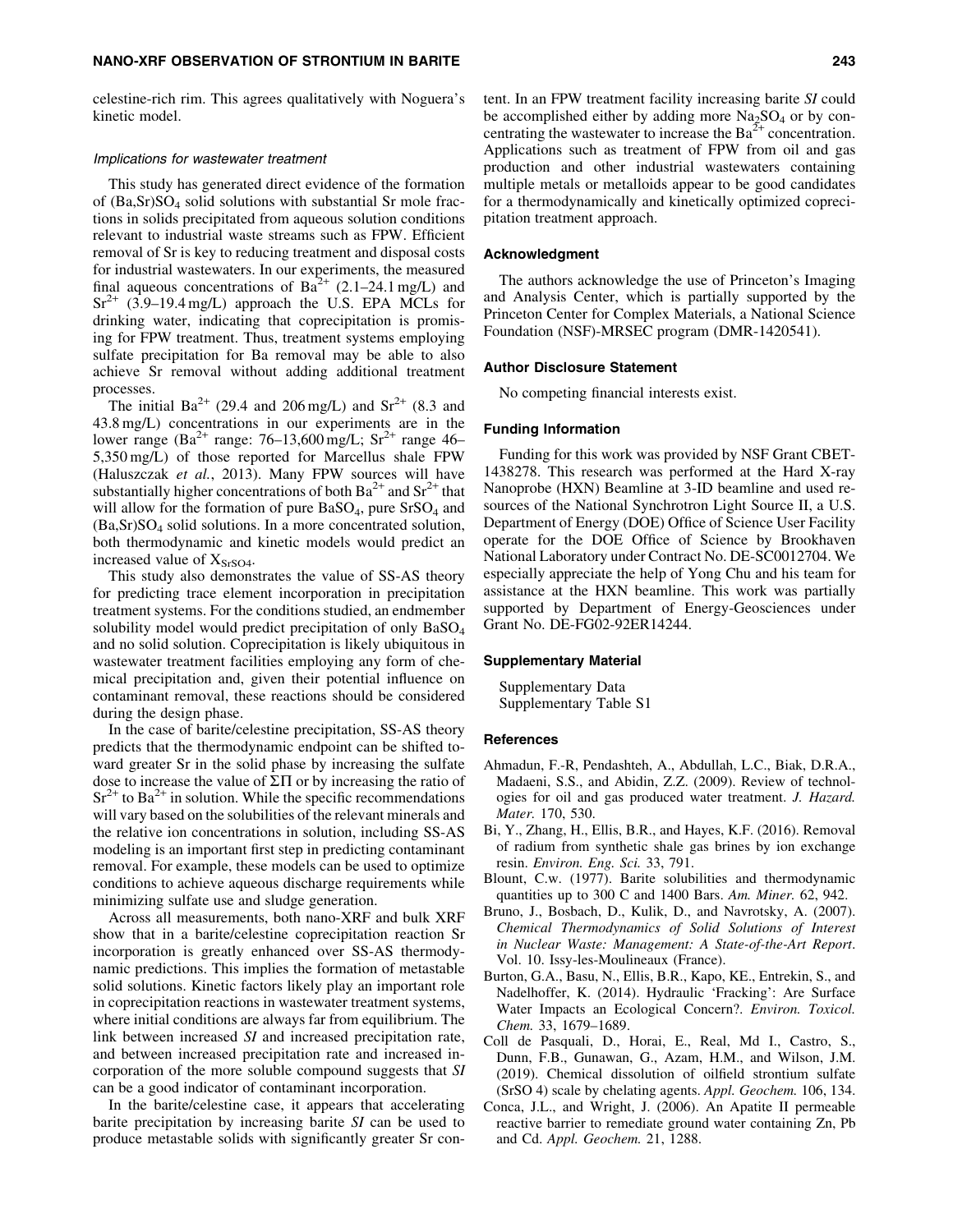- Curti, E. (1999). Coprecipitation of Radionuclides with Calcite: Estimation of Partition Coefficients Based on a Review of Laboratory Investigations and Geochemical Data. *Appl. Geochem.* 14, 433.
- Curti, E., K. Fujiwara, K. Iijima, J. Tits, C. Cuesta, A. Kitamura, M. A. Glaus, and W. Müller. (2010). Radium Uptake during Barite Recrystallization at  $23 \pm 2^{\circ}$ C as a Function of Solution Composition: An Experimental 133Ba and 226Ra Tracer Study. *Geochim. Cosmochim. Acta.* 74, 3553.
- Deng, N., Stack, A.G., Weber, J., Cao, B., De Yoreo, J.J., and Hu, Y. (2019). Organic–Mineral Interfacial Chemistry Drives Heterogeneous Nucleation of Sr-Rich (Ba  $<sub>x</sub>$ , Sr  $<sub>1-x</sub>$ )SO  $<sub>4</sub>$  from</sub></sub></sub> Undersaturated Solution. *Proc. Natl. Acad. Sci. USA.* 116, 201821065.
- Drake, H., Mathurin, FA., Zack, T., Schäfer, T., Roberts, N.M.W., Whitehouse, M., Karlsson, A., Broman, C., and Aström, ME. (2018). Incorporation of Metals into Calcite in a Deep Anoxic Granite Aquifer. *Environ. Sci. Technol.* 52, 493.
- Fernández-González, A., Joana, C., Dionisis, K., and Manuel, P. (2013). Thermodynamic Properties of the (Ba,Pb)SO4solid Solution under Ambient Conditions: Implications for the Behavior of Pb and Ra in the Environment. *Geochim. Cosmochim. Acta.* 105, 31.
- Flis, J., Maciej, M., and Tomasz, B. (2011). Solubility of Pyromorphite Pb 5(PO 4) 3Cl-Mimetite Pb 5(AsO 4) 3Cl Solid Solution Series. *Geochim. Cosmochim. Acta.* 75, 1858.
- Fu, F., and Wang, Q. (2011). Removal of heavy metal ions from wastewaters: A Review. *J. Environ. Manage.* 92, 407.
- Glynn, P. (2000). Solid-solution solubilities and thermodynamics: Sulfates, carbonates and halides. *Rev. Mineral. Geochem.* 40, 481.
- Glynn, P.D., Reardon, E.J., Plummer, L.N., and Busenberg, E. (1990). Reaction paths and equilibrium end-points in solidsolution aqueous-solutions systems. *Geochim. Cosmochim. Acta.* 54, 267.
- Gregory, K.B., and Mohan, A.M. (2015). Current perspective on produced water management challenges during hydraulic fracturing for oil and gas recovery. *Environ. Chem.* 12, 261.
- Hajirezaie, S., Xingru, W., and Catherine, A.P. (2017). Scale formation in porous media and its impact on reservoir performance during water Fl Ooding. *J. Nat. Gas Sci. Eng.* 39, 188.
- Haluszczak, L.O., Arthur, W.R., and Lee, R.K. (2013). Geochemical Evaluation of Flowback Brine from Marcellus Gas Wells in Pennsylvania, USA. *Appl. Geochem.* 28, 55.
- Hanor, J.S. (2000). Barite-celestine geochemistry and environments of formation. *Rev. Miner. Geochem.* 40, 193–275.
- He, S., Oddo, J.E., and Tomson, M.B. (1995). Nucleation kinetics of barium sulfate in NaCl Solutions up to 6 m and 90C. *J. Colloid Interface Sci.* 174, 319.
- He, C., Li, M., Liu, W., Barbot, E., and Vidic, R.D. (2014). Kinetics and equilibrium of barium and strontium sulfate formation in marcellus shale flowback water. *J. Environ. Eng.* 140, B4014001.
- Heberling, F., Dieter, S., Detlev, D., and Thorsten, S. (2017). How well suited are current thermodynamic models to predict or interpret the composition of (Ba,Sr)SO4 solid-solutions in geothermal scalings?. *Geothermal Energy.* 5, 9.
- Jiang, M., Hendrickson, C.T., and Vanbriesen, J.M. (2014). Life cycle water consumption and wastewater generation impacts of a marcellus shale gas well. *Environ. Sci. Technol.* 48, 1911.
- Kondash, A.J., Nathaniel, R.W., Ori, L., and Avner, V. (2013). Online Supporting Info radium and barium removal through blending hydraulic fracturing fluids with acid mine drainage. *Environ. Sci. Pollut. Res.* 48, 1134.
- L'Heureux, I., and Jamtveit, B. (2002). A model of oscillatory zoning in solid solutions grown from aqueous solutions: Applications to the (Ba,Sr) SO4system. *Geochim. Cosmochim. Acta.* 66, 417.
- Ling, F.T., Hunter, H.A., Fitts, J.P., Peters, C.A., Acerbo, A.S., Huang, X., Yan, H., Nazaretski, E., and Chu, Y.S. (2018). Nanospectroscopy captures nanoscale compositional zonation in barite solid solutions. *Sci. Rep.* 8, 13041.
- Lippmann, F. (1980). Phase diagrams depicting aqueous solubility of binary mineral systems. *Neues Jahrbuch Fur Mineralogie* 139, 1.
- Lozano, T.M., Aubrey, L.M., and Mark, J.K. (2018). Hydraulic fracturing fluid compositions induce differential enrichment of soil bacterial communities. *Environ. Eng. Sci.* 36, 385.
- Mohammad-Pajooh, E., Weichgrebe, D., Cuff, G., Tosarkani, B.M., and Rosenwinkel, K.H. (2018). On-site treatment of flowback and produced water from shale gas hydraulic fracturing: A review and economic evaluation. *Chemosphere.* 212, 898.
- Myneni, SC.B., Samuel, J.T., Glenn, A.W., and Terry, J.L. (1998). Vibrational spectroscopy of functional group chemistry and arsenate coordination in ettringite. *Geochim. Cosmochim. Acta.* 62, 3499.
- Noguera, C., Fritz, B., Clément, A., and Amal, Y. (2010). Simulation of the nucleation and growth of binary solid solutions in aqueous solutions. *Chem. Geol.* 269, 89.
- Pina, C.M., and Putnis, A. (2002). The kinetics of nucleation of solid solutions from aqueous solutions: A new model for calculating non-equilibrium distribution coefficients. *Geochim. Cosmochim. Acta.* 66, 185.
- Prieto, M. (2009). Thermodynamics of solid solution-aqueous solution systems. *Rev. Miner. Geochem.* 70, 47.
- Prieto, M., Fernández-González, A., Becker, U., and Putnis, A. (2000). Computing Lippmann diagrams from direct calculation of mixing properties of solid solutions: Application to the Barite-Celestite system. *Aquat. Geochem.* 6, 133.
- Prieto, M, Fernandez-Gonzalez, A., Andrew, P., and Lurdes, F-D. (1997). Nucleation, Growth, and Zoning Phenomena in Crystallizing (Ba,Sr)CO3, Ba(SO4,CrO4), (Ba,Sr)SO4, and (Cd,Ca)CO3 Solid Solutions from Aqueous Solutions. *Geochim. Cosmochim. Acta.* 61, 3383.
- Prieto, M., Frank, H., Rosa, M.R-G, and Felix, B. (2016). Crystallization Behavior of Solid Solutions from Aqueous Solutions: An Environmental Perspective. *Prog. Crystal Growth Characterization Mater.* 62, 29.
- Reardon, E.J., and Armstrong, D.K. (1987). Celestite (SrSO4(s)) Solubility in Water, Seawater and NaCl Solution. *Geochim. Cosmochim. Acta.* 51, 63.
- Rosenberg, Y.O., Yonatan, S., Volker, M., Carlos, M.P., and Jiwchar, G. (2014). Nucleation and Growth Kinetics of RaxBa1-XSO4solid Solution in NaCl Aqueous Solutions. *Geochim. Cosmochim. Acta.* 125, 290.
- Rosenberg, Y,O., Volker, M., and Jiwchar, G. (2013). Radium removal in a large scale evaporitic system. *Geochim. Cosmochim. Acta.* 103, 121.
- Rowan, E.L., Engle, M.A., Kirby, C.S., and Kraemer, T.F. (2011). Radium Content of Oil- and Gas-Field Produced Waters in the Northern Appalachian Basin (USA): Summary and Discussion of Data. *USGS Sci. Invest. Rep.* 38, 2011.
- Sangwal, K. (1989). On the estimation of surface entropy factor, interfacial tension, dissolution enthalpy and metastable zonewidth for substances crystallizing from solution. *J. Crystal Growth*. 97,393.